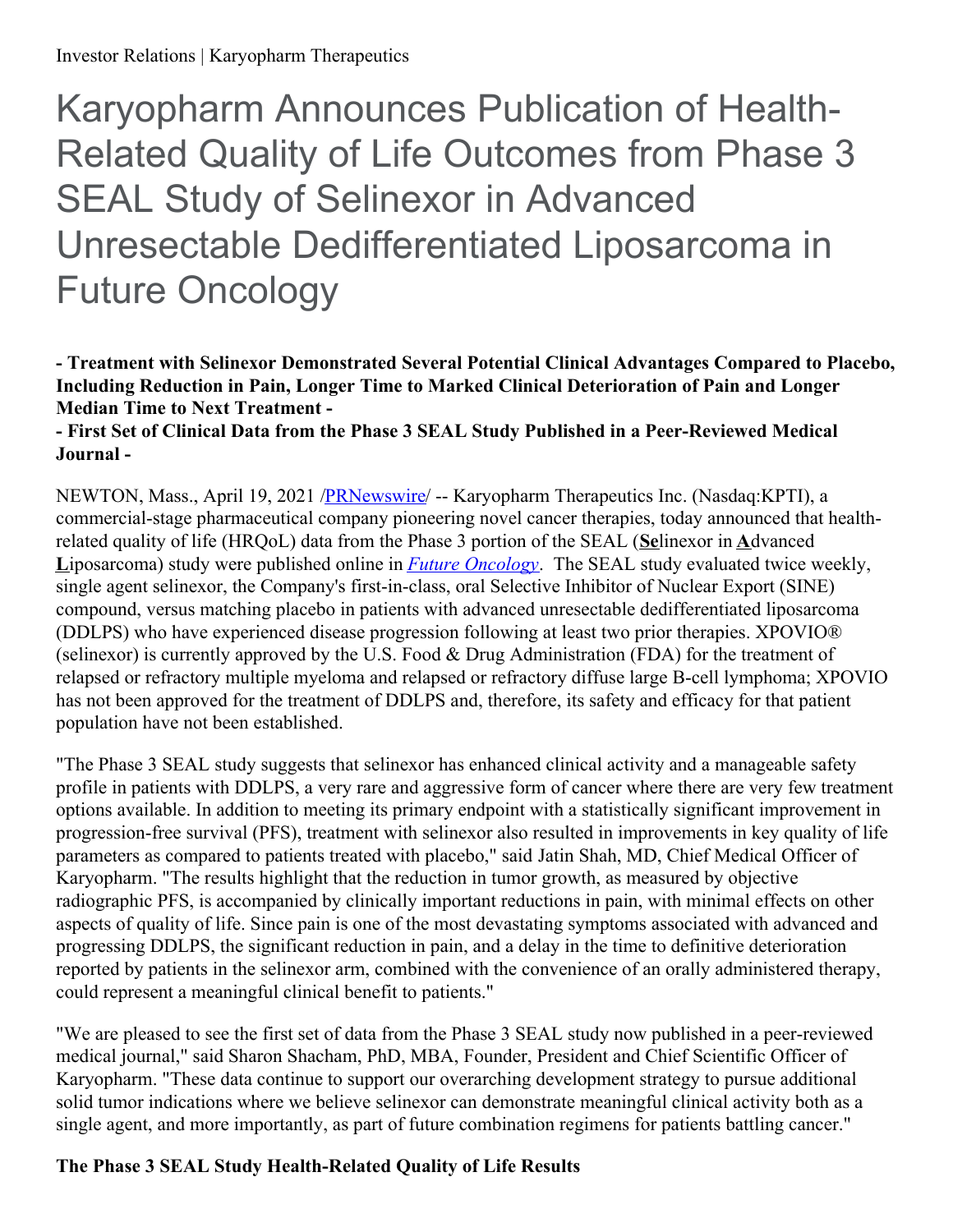The published SEAL study results were based on the randomized, double blind, placebo-controlled, crossover, Phase 3 portion of the study, which evaluated oral selinexor versus matching placebo in 285 adult patients with advanced unresectable DDLPS. The secondary endpoint of the SEAL study measured HRQoL outcomes by using the EORTC QLQ-C30 questionnaire, which was completed by 255 patients in the study. Overall, the results showed that pain scores worsened in the placebo arm compared to the selinexor arm across all post-baseline visits, though some visits were not statistically significant. The patients who received twice-weekly selinexor also reported lower rates and slower worsening of pain over time and a longer time to marked clinical deterioration of pain compared to patients treated with placebo. Median time to next treatment was also significantly longer in patients receiving selinexor compared to those receiving placebo. These results indicate that reduction in tumor growth (as measured by objective radiographic PFS) is accompanied by clinically important reduction in pain, with minimal effects on other aspects of quality of life.

## **About the SEAL Study**

SEAL (**Se**linexor in **A**dvanced **L**iposarcoma) was a Phase 2/3, randomized, double blind, placebo-controlled, multicenter study [\(NCT02606461](https://c212.net/c/link/?t=0&l=en&o=3132156-1&h=3853613254&u=https%3A%2F%2Fclinicaltrials.gov%2Fct2%2Fshow%2FNCT02606461%3Fterm%3DNCT02606461%26draw%3D2%26rank%3D1&a=NCT02606461)) designed to evaluate the efficacy and safety of twice-weekly, 60mg fixed dose of selinexor in patients with advanced unresectable dedifferentiated liposarcoma following at least two prior therapies. The Phase 3 portion of the study enrolled 285 patients (2:1 randomization). Patients on the placebo arm with confirmed progressive disease were permitted to cross over to the selinexor treatment arm. The primary endpoint of the study was PFS and secondary endpoint measured HRQoL outcomes. In the study, selinexor was associated with a 30% reduction in the time to disease progression or death in the Phase 3 portion (hazard ratio (HR)=0.70; p=0.023, medians 2.83 months on selinexor compared to 2.07 months on placebo).

The most common treatment-related adverse events (AEs) were cytopenias, along with gastrointestinal and constitutional symptoms and were consistent with those previously reported from other selinexor studies. Most AEs were manageable with dose modifications and/or standard supportive care. The most common non-hematologic treatment-related AEs were nausea (81%), decreased appetite (60%), fatigue (51%), and vomiting (49%) and were mostly Grade 1 and 2 events. The most common Grade 3 and 4 treatment-related AEs were anemia (19%), hyponatremia (11%), thrombocytopenia (10%) and asthenia (10%).

## **About Liposarcoma**

Liposarcoma is a rare type of cancer that occurs in the fat cells in the body, most often in the muscles of the limbs or abdomen. Dedifferentiated liposarcoma is a high grade type of liposarcoma that grows more aggressively than a low grade, well differentiated liposarcoma and is associated with poorer prognosis.<sup>1</sup> Liposarcoma accounts for approximately 20% of all soft tissue sarcomas.<sup>2</sup> In liposarcoma, the risk of recurrence and metastasis increases with higher grade disease.<sup>3</sup>

## **About XPOVIO® (selinexor)**

XPOVIO is a first-in-class, oral Selective Inhibitor of Nuclear Export (SINE) compound. XPOVIO functions by selectively binding to and inhibiting the nuclear export protein exportin 1 (XPO1, also called CRM1). XPOVIO blocks the nuclear export of tumor suppressor, growth regulatory and anti-inflammatory proteins, leading to accumulation of these proteins in the nucleus and enhancing their anti-cancer activity in the cell. The forced nuclear retention of these proteins can counteract a multitude of the oncogenic pathways that, unchecked, allow cancer cells with severe DNA damage to continue to grow and divide in an unrestrained fashion. The safety and efficacy of selinexor for use in in patients with DDLPS has not been established; selinexor has not been approved for this use by the U.S. Food and Drug Administration (FDA) or any other regulatory agency. Karyopharm received accelerated approval of XPOVIO in July 2019 in combination with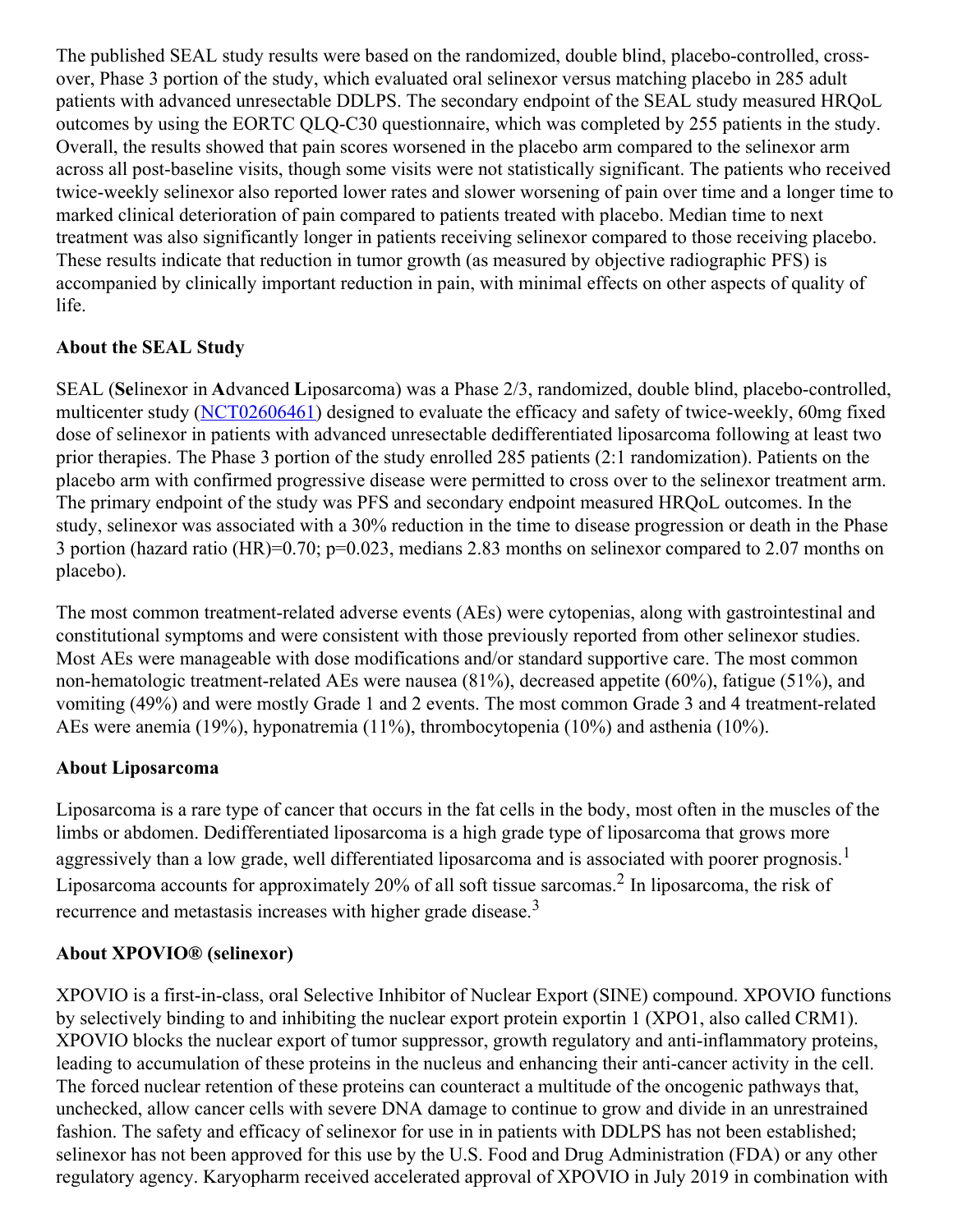dexamethasone for the treatment of adult patients with relapsed or refractory multiple myeloma who have received at least four prior therapies and whose disease is refractory to at least two proteasome inhibitors, at least two immunomodulatory agents, and an anti-CD38 monoclonal antibody. NEXPOVIO® (selinexor) has also been granted conditional marketing authorization in combination with dexamethasone for adult patients with heavily pretreated multiple myeloma by the European Commission. Karyopharm's supplemental New Drug Application requesting an expansion of its indication to include the treatment for patients with multiple myeloma after at least one prior therapy was approved by the FDA on December 18, 2020. In June 2020, Karyopharm received accelerated FDA approval of XPOVIO for its second indication in adult patients with relapsed or refractory diffuse large B-cell lymphoma (DLBCL), not otherwise specified, including DLBCL arising from follicular lymphoma, after at least 2 lines of systemic therapy. Selinexor is also being evaluated in several other mid-and later-phase clinical trials across multiple cancer indications, including as a potential backbone therapy in combination with approved myeloma therapies (STOMP), in endometrial cancer (SIENDO), among others. Additional Phase 1, Phase 2 and Phase 3 studies are ongoing or currently planned, including multiple studies in combination with approved therapies in a variety of tumor types to further inform Karyopharm's clinical development priorities for selinexor. Additional clinical trial information for selinexor is available at [www.clinicaltrials.gov](https://c212.net/c/link/?t=0&l=en&o=3132156-1&h=4282165724&u=http%3A%2F%2Fwww.clinicaltrials.gov%2F&a=www.clinicaltrials.gov).

For more information about Karyopharm's products or clinical trials, please contact the Medical Information department at:

Tel: +1 (888) 209-9326 Email: [medicalinformation@karyopharm.com](mailto:medicalinformation@karyopharm.com)

 $XPOVIO^{\circledR}$  (selinexor) is a prescription medicine approved:

- In combination with bortezomib and dexamethasone for the treatment of adult patients with multiple myeloma who have received at least one prior therapy (XVd).
- In combination with dexamethasone for the treatment of adult patients with relapsed or refractory multiple myeloma who have received at least four prior therapies and whose disease is refractory to at least two proteasome inhibitors, at least two immunomodulatory agents, and an anti–CD38 monoclonal antibody (Xd).
- For the treatment of adult patients with relapsed or refractory diffuse large B–cell lymphoma (DLBCL), not otherwise specified, including DLBCL arising from follicular lymphoma, after at least 2 lines of systemic therapy. This indication is approved under accelerated approval based on response rate. Continued approval for this indication may be contingent upon verification and description of clinical benefit in confirmatory trial(s).

# **SELECT IMPORTANT SAFETY INFORMATION**

## **Warnings and Precautions**

- Thrombocytopenia: Monitor platelet counts throughout treatment. Manage with dose interruption and/or reduction and supportive care.
- Neutropenia: Monitor neutrophil counts throughout treatment. Manage with dose interruption and/or reduction and granulocyte colony–stimulating factors.
- Gastrointestinal Toxicity: Nausea, vomiting, diarrhea, anorexia, and weight loss may occur. Provide antiemetic prophylaxis. Manage with dose interruption and/or reduction, antiemetics, and supportive care.
- Hyponatremia: Monitor serum sodium levels throughout treatment. Correct for concurrent hyperglycemia and high serum paraprotein levels. Manage with dose interruption, reduction, or discontinuation, and supportive care.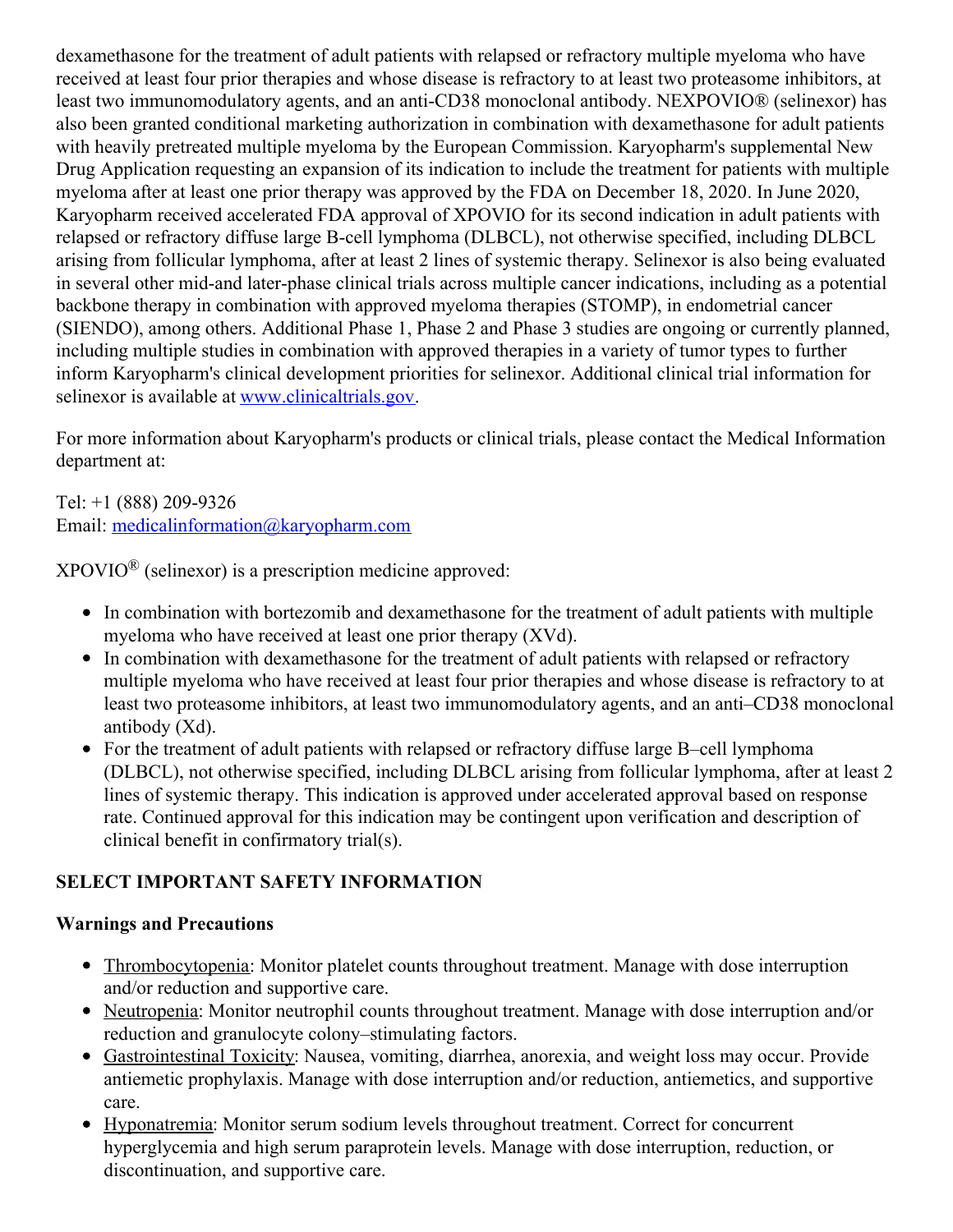- Serious Infection: Monitor for infection and treat promptly.
- Neurological Toxicity: Advise patients to refrain from driving and engaging in hazardous occupations or activities until neurological toxicity resolves. Optimize hydration status and concomitant medications to avoid dizziness or mental status changes.
- Embryo–Fetal Toxicity: Can cause fetal harm. Advise females of reproductive potential and males with a female partner of reproductive potential, of the potential risk to a fetus and use of effective contraception.
- Cataract: Cataracts may develop or progress. Treatment of cataracts usually requires surgical removal of the cataract.

#### **Adverse Reactions**

- The most common adverse reactions ( $\geq 20\%$ ) in patients with multiple myeloma who receive XVd are fatigue, nausea, decreased appetite, diarrhea, peripheral neuropathy, upper respiratory tract infection, decreased weight, cataract and vomiting. Grade  $3-4$  laboratory abnormalities ( $\geq$ 10%) are thrombocytopenia, lymphopenia, hypophosphatemia, anemia, hyponatremia and neutropenia. In the BOSTON trial, fatal adverse reactions occurred in 6% of patients within 30 days of last treatment. Serious adverse reactions occurred in 52% of patients. Treatment discontinuation rate due to adverse reactions was 19%.
- $\bullet$ The most common adverse reactions  $(\geq 20\%)$  in patients with multiple myeloma who receive Xd are thrombocytopenia, fatigue, nausea, anemia, decreased appetite, decreased weight, diarrhea, vomiting, hyponatremia, neutropenia, leukopenia, constipation, dyspnea and upper respiratory tract infection. In the STORM trial, fatal adverse reactions occurred in 9% of patients. Serious adverse reactions occurred in 58% of patients. Treatment discontinuation rate due to adverse reactions was 27%.
- The most common adverse reactions (incidence  $\geq 20\%$ ) in patients with DLBCL, excluding laboratory abnormalities, are fatigue, nausea, diarrhea, appetite decrease, weight decrease, constipation, vomiting, and pyrexia. Grade 3–4 laboratory abnormalities  $(\geq 15\%)$  are thrombocytopenia, lymphopenia, neutropenia, anemia, and hyponatremia. In the SADAL trial, fatal adverse reactions occurred in 3.7% of patients within 30 days, and 5% of patients within 60 days of last treatment; the most frequent fatal adverse reactions was infection (4.5% of patients). Serious adverse reactions occurred in 46% of patients; the most frequent serious adverse reaction was infection(21% of patients). Discontinuation due to adverse reactions occurred in 17% of patients.

#### **Use In Specific Populations**

Lactation: Advise not to breastfeed.

For additional product information, including full prescribing information, please visit **[www.XPOVIO.com](https://c212.net/c/link/?t=0&l=en&o=3132156-1&h=1367440418&u=http%3A%2F%2Fwww.xpovio.com%2F&a=www.XPOVIO.com).**

#### **To report SUSPECTED ADVERSE REACTIONS, contact Karyopharm Therapeutics Inc. at 1–888– 209–9326 or FDA at 1–800–FDA–1088 or [www.fda.gov/medwatch.](https://c212.net/c/link/?t=0&l=en&o=3132156-1&h=2054581425&u=http%3A%2F%2Fwww.fda.gov%2Fmedwatch&a=www.fda.gov%2Fmedwatch.)**

#### **About Karyopharm Therapeutics**

Karyopharm Therapeutics Inc. (Nasdaq: KPTI) is a commercial-stage pharmaceutical company pioneering novel cancer therapies and dedicated to the discovery, development, and commercialization of first-in-class drugs directed against nuclear export for the treatment of cancer and other diseases. Karyopharm's Selective Inhibitor of Nuclear Export (SINE) compounds function by binding with and inhibiting the nuclear export protein XPO1 (or CRM1). Karyopharm's lead compound, XPOVIO® (selinexor), is approved in the U.S. in multiple hematologic malignancy indications, including in combination with Velcade® (bortezomib) and dexamethasone for the treatment of adult patients with multiple myeloma after at least one prior therapy, in combination with dexamethasone for the treatment of adult patients with heavily pretreated multiple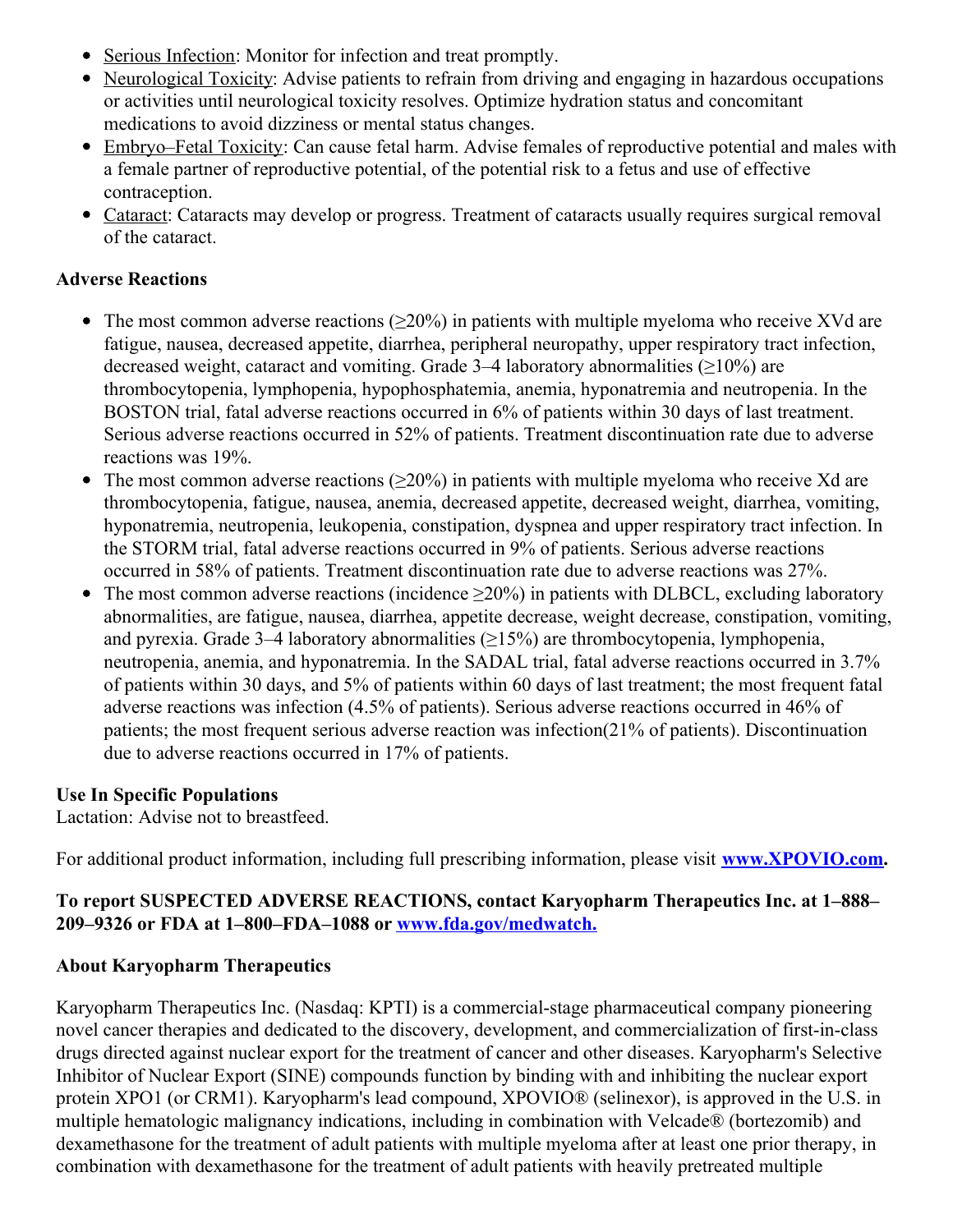myeloma and as a monotherapy for the treatment of patients with relapsed or refractory diffuse large B-cell lymphoma. NEXPOVIO® (selinexor) has also been granted conditional marketing authorization for adult patients with heavily pretreated multiple myeloma by the European Commission. In addition to single-agent and combination activity against a variety of human cancers, SINE compounds have also shown biological activity in models of neurodegeneration, inflammation, autoimmune disease, certain viruses and woundhealing. Karyopharm has several investigational programs in clinical or preclinical development. For more information, please visit [www.karyopharm.com](https://c212.net/c/link/?t=0&l=en&o=3132156-1&h=3689675246&u=http%3A%2F%2Fwww.karyopharm.com%2F&a=www.karyopharm.com).

#### **Forward-Looking Statements**

This press release contains forward-looking statements within the meaning of The Private Securities Litigation Reform Act of 1995. Such forward-looking statements include those regarding Karyopharm's expectations and plans relating to XPOVIO for the treatment of patients with advanced unresectable dedifferentiated liposarcoma; the expected design of the Company's clinical trials; and the therapeutic potential of and potential clinical development plans for Karyopharm's drug candidates, especially selinexor. Such statements are subject to numerous important factors, risks and uncertainties, many of which are beyond Karyopharm's control, that may cause actual events or results to differ materially from Karyopharm's current expectations. For example, there can be no guarantee that Karyopharm will successfully commercialize XPOVIO/NEXPOVIO; that regulators will grant confirmatory authorization in the European Union based on the BOSTON study in adult patients with multiple myeloma; or that any of Karyopharm's drug candidates, including selinexor, will successfully complete necessary clinical development phases or that development of any of Karyopharm's drug candidates will continue. Further, there can be no guarantee that any positive developments in the development or commercialization of Karyopharm's drug candidate portfolio will result in stock price appreciation. Management's expectations and, therefore, any forwardlooking statements in this press release could also be affected by risks and uncertainties relating to a number of other factors, including the following: the risk that the COVID-19 pandemic could disrupt Karyopharm's business more severely than it currently anticipates, including by negatively impacting sales of XPOVIO/NEXPOVIO, interrupting or delaying research and development efforts, impacting the ability to procure sufficient supply for the development and commercialization of selinexor or other product candidates, delaying ongoing or planned clinical trials, impeding the execution of business plans, planned regulatory milestones and timelines, or inconveniencing patients; the adoption of XPOVIO/NEXPOVIO in the commercial marketplace, the timing and costs involved in commercializing XPOVIO/NEXPOVIO or any of Karyopharm's drug candidates that receive regulatory authorization; the ability to obtain and retain regulatory authorization of XPOVIO/NEXPOVIO or any of Karyopharm's drug candidates that receive regulatory authorization; Karyopharm's results of clinical trials and preclinical studies, including subsequent analysis of existing data and new data received from ongoing and future studies; the content and timing of decisions made by the U.S. Food and Drug Administration and other regulatory authorities, investigational review boards at clinical trial sites and publication review bodies, including with respect to the need for additional clinical studies; the ability of Karyopharm or its third party collaborators or successors in interest to fully perform their respective obligations under the applicable agreement and the potential future financial implications of such agreement; Karyopharm's ability to enroll patients in its clinical trials; unplanned cash requirements and expenditures; development or regulatory authorization of drug candidates by Karyopharm's competitors for products or product candidates in which Karyopharm is currently commercializing or developing; and Karyopharm's ability to obtain, maintain and enforce patent and other intellectual property protection for any product or product candidate. These and other risks are described under the caption "Risk Factors" in Karyopharm's Annual Report on Form 10-K for the year ended December 31, 2020, which was filed with the Securities and Exchange Commission (SEC) on February 24, 2021, and in other filings that Karyopharm may make with the SEC in the future. Any forward-looking statements contained in this press release speak only as of the date hereof, and, except as required by law, Karyopharm expressly disclaims any obligation to update any forward-looking statements, whether as a result of new information, future events or